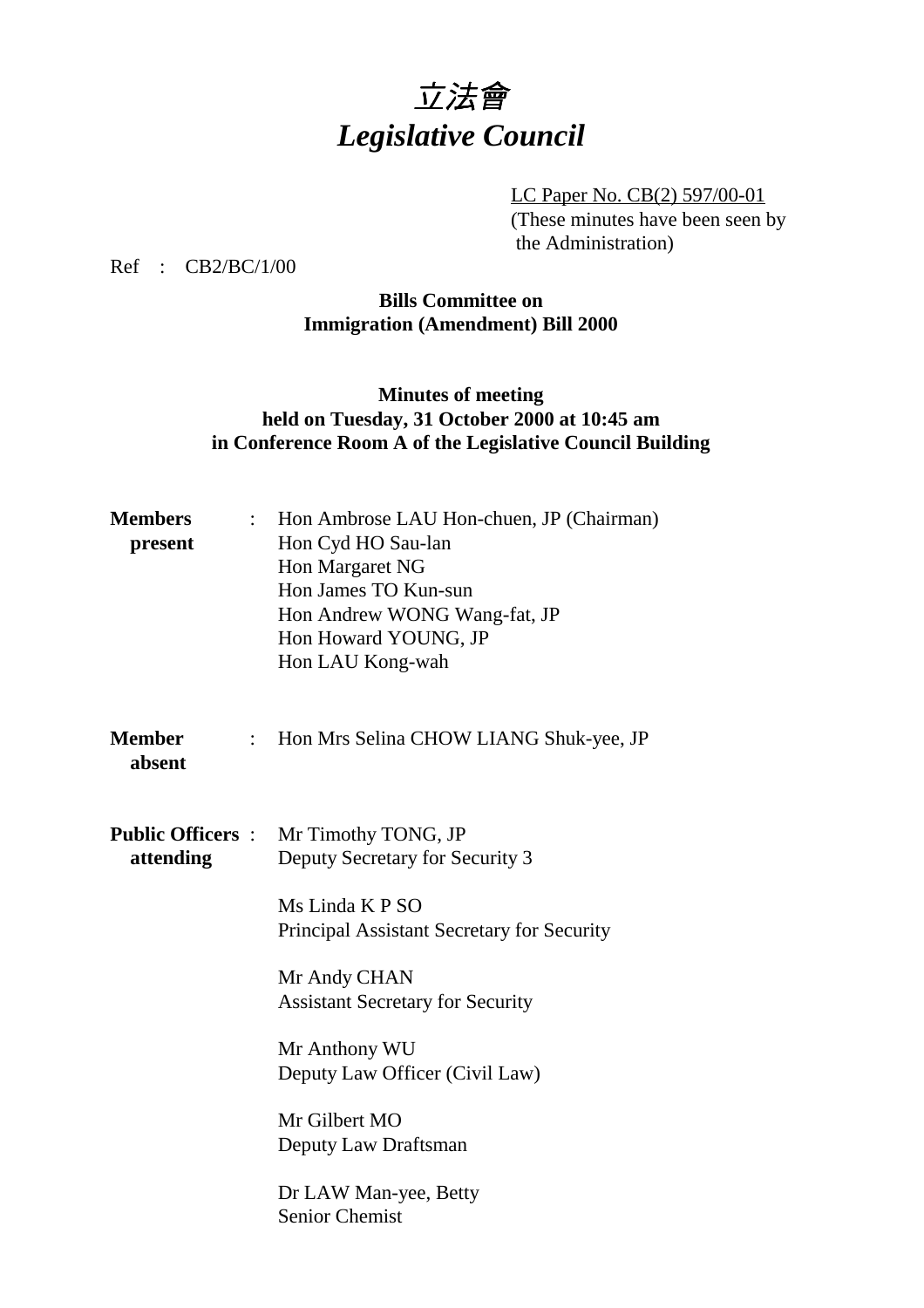|                               | Mr SIU Chung-kit<br><b>Assistant Director of Immigration</b> |
|-------------------------------|--------------------------------------------------------------|
|                               | Mr TSOI Hon-kuen<br>Principal Immigration Officer            |
| <b>Clerk</b> in<br>attendance | : Mrs Sharon TONG<br>Chief Assistant Secretary (2)1          |
| <b>Staff</b> in<br>attendance | : Mr Arthur CHEUNG<br><b>Assistant Legal Adviser 5</b>       |
|                               | Mr Raymond LAM<br>Senior Assistant Secretary (2)5            |

### **I. Election of Chairman**

Mr Ambrose LAU was elected Chairman of the Bills Committee.

2. Members agreed to accept the late membership of Mrs Selina CHOW and Mr Andrew WONG.

#### **II. Meeting with the Administration**

(LegCo Brief Ref SBCR 12/2091/99, LC Paper Nos. LS 3/00-01 and CB(2)134/00-01)

3. At the invitation of the Chairman, Deputy Secretary for Security 3 (DS for S3) briefed members on the Immigration (Amendment) Bill 2000 (the Bill). He informed members that the Department of Justice (D of J) and the Independent Commission Against Corruption (ICAC) had been consulted on the proposed procedures for verification of parentage. He said that the Criminal Technology Division of the Guangdong Provincial Public Security Department and the Government Laboratory of Hong Kong had finished testing the technical aspects of the proposed system. A comprehensive simulation test would soon be carried out on the entire process, including the taking of samples, documentation, the exchange of test results and issue of test reports. He added that, subject to the passage of the Bill by the Legislative Council (LegCo), the proposed genetic test procedure could be implemented by the end of 2000.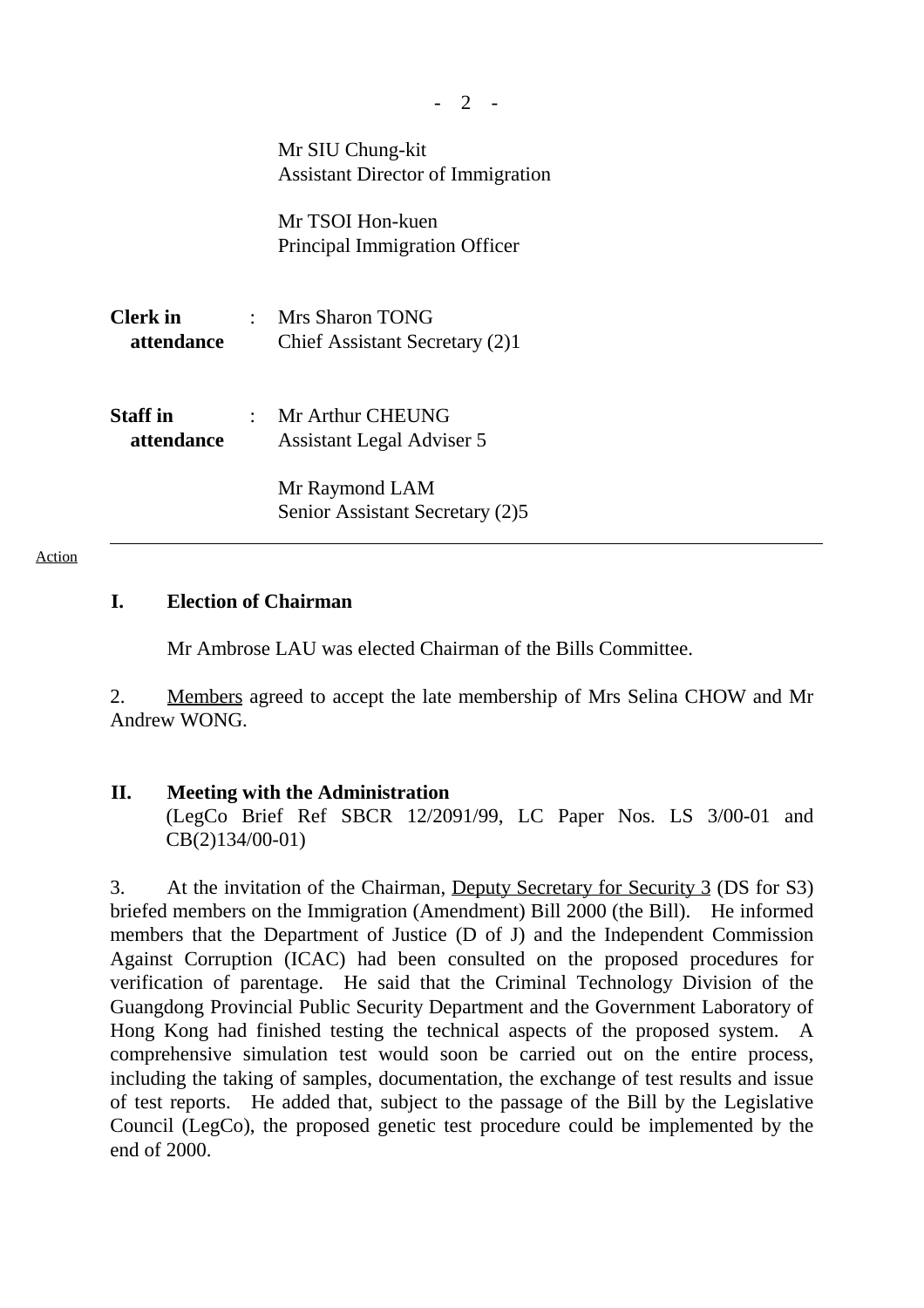4. Referring to the LegCo Brief, Mr Howard YOUNG asked about the criteria for assessing whether an applicant for a Certificate of Entitlement (C of E) would be required to undergo a genetic test. DS for S3 responded that whether a genetic test should be required would be determined by the Director of Immigration (D of Imm) having regard to whether documents submitted were sufficient for proving the claimed parentage. Assistant Director of Immigration added that in the examination of documentary evidence, documents such as birth certificate, identity card and travel documents would be examined. Where necessary, assistance from the Mainland authorities would be sought in the verification of documents issued by the Mainland. The Immigration Department (ImmD) would scrutinize each application in accordance with the guidelines. It would also consider the recommendation of the Mainland authorities on whether a genetic test would be required. He assured members that the proposed system would be closely monitored to ensure fair and accurate assessments.

5. Mr Howard YOUNG asked whether the parent of an applicant could refuse to undergo a genetic test. DS for S3 responded that the parent of an applicant could refuse to undergo a genetic test and would be given the opportunity to explain his or her reasons for refusal. D of Imm would have regard to these in making his decision on the application. AD of Imm added that genetic tests would be required when there was insufficient documentary evidence to substantiate the parentage claims. If an applicant or parent refuse to undergo a genetic test, D of Imm might draw adverse inferences from such a refusal as he considered appropriate and determined the application accordingly.

6. Mr Howard YOUNG and Miss Margaret NG asked why applicants residing in places other than the Mainland and whose claimed parentage was in doubt had to come to Hong Kong to undergo genetic tests. Miss Margaret NG considered that such an arrangement would result in much inconvenience to these applicants. She said that there were many internationally accredited laboratories throughout the world. It would be unfair to require these applicants to travel to Hong Kong for undergoing genetic tests.

7. AD of Imm said that the reliability of genetic test results depended not only on the standard of the laboratory concerned, but also on whether the entire sampletaking and testing process was safeguarded against fraud. As there were many laboratories in different countries, it was difficult to ensure that the entire process adopted by these laboratories were all in order. As it was also difficult to assess where most applicants resided, it was not possible to enter into arrangements similar to those with the Mainland with other countries. All these applicants were therefore required to undergo genetic tests in Hong Kong. DS for S3 added that the proposed requirement was to prevent fraud.

8. Mr Howard YOUNG asked about the estimated fee for a genetic test. DS for S3 responded that the fee would be determined on the basis of full recovery of cost. The estimated fee for a genetic test in Hong Kong was HK\$2,600 per person. To his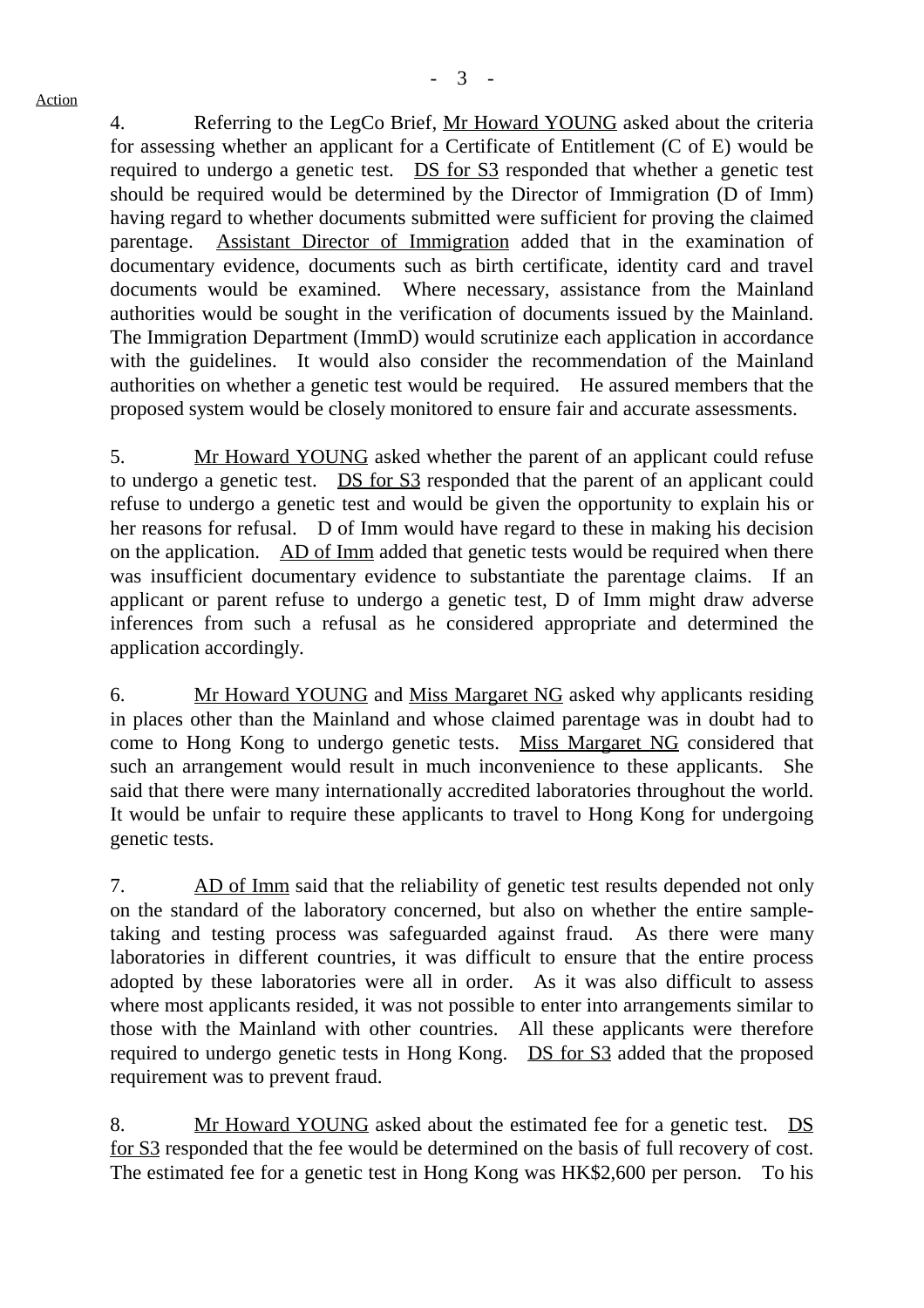$-4$  -

knowledge, the fee for a genetic test in the Mainland, which was estimated to be in the region of RMB 1,100 per person, was also determined on the basis of full recovery of cost.

9. In response to Mr Howard YOUNG's question about whether assistance from the Mainland authorities would be sought in verifying the documents issued by the Mainland, AD of Imm said that as applications for a C of E and One-way Permit were submitted in the Mainland at the same time, the documents would be verified in the processing of One-way Permit applications.

10. Mr James TO asked whether it was technically possible for a parent to undergo a genetic test in Hong Kong and provide his own sample in place of that of his claimed son for genetic test in the Mainland. Senior Chemist (SC) said that under such a situation, the results of the genetic tests would indicate no parentage but that the samples belonged to the same person. At Mr TO's request, SC agreed to provide members with the results of simulated tests conducted by the Government Laboratory and the relevant Mainland authorities.

11. SC said that if the DNA information of another son of a parent was provided in place of that of his claimed son for genetic test in the Mainland, the results would confirm parentage. However, procedures and measures would be established to prevent such an act. In response to the Chairman's question about whether two persons who were brothers would have the same DNA profiles, SC said that these persons would not possess the same DNA profiles unless they were twins.

12. DS for S3 said that the Administration considered it very important to prevent fraud. He drew members' attention to the measures to be taken by the Mainland authorities against fraud, as set out in Annex C to the LegCo Brief. AD of Imm added that a retest might be carried out if any fraud was suspected.

13. Referring to paragraph (c) of Annex C to the LegCo Brief, Mr LAU Kongwah asked about the quality of genetic tests conducted by the Mainland Public Security authorities. He also asked whether random genetic tests would be performed on incoming C of E holders.

14. DS for S3 reiterated that D of J and ICAC had been consulted on the proposed procedures. SC added that the genetic testing procedures to be adopted by the Mainland authorities would be the same as those currently adopted by the Government Laboratory, which had received international accreditation. AD of Imm said that the process of specimen taking and testing in the Mainland would be conducted within the same building to ensure direct delivery of the specimens to the laboratory. Specimens would be labelled only with bar codes supplied by Hong Kong and put into security envelopes with tamper-proof seals. He added that random checks would also be made on the specimen taking process.

Adm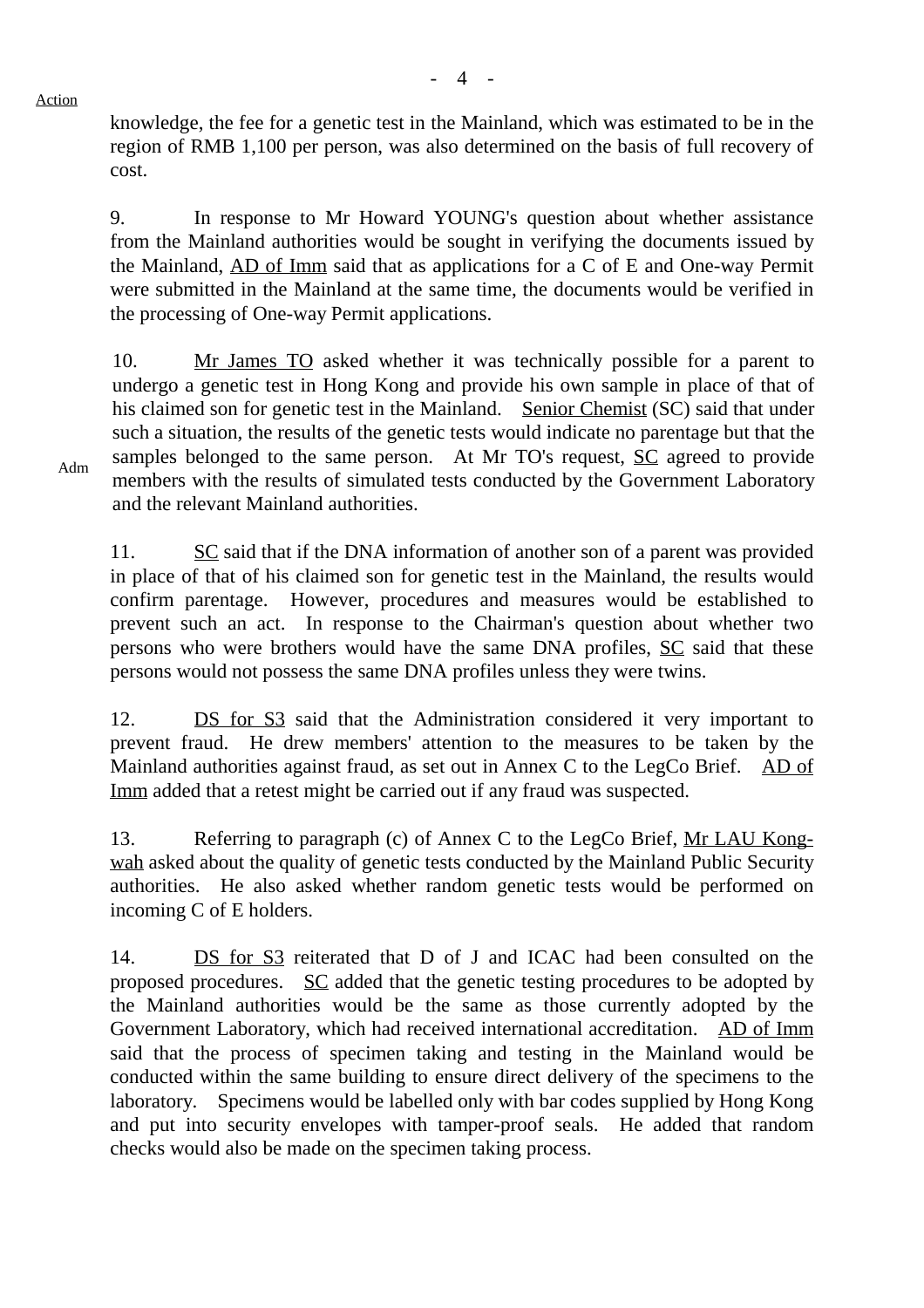15. As regards the suggestion of performing random genetic tests at immigration control points, Deputy Law Draftsman (DLD) said that the Human Rights Unit of D of J had advised that such random tests might contravene a person's privacy. If any person was suspected of fraud, a DNA sample could be taken under the Dangerous Drugs, Independent Commission Against Corruption and Police Force Ordinance (Amendment) Ordinance 2000. DS for S3 added that in the event of fraud, ImmD had the power to carry out investigations and, where justified, revoke the C of E and repatriate the person concerned to the Mainland.

16. In response to Mr LAU Kong-wah's question about the steps taken by the Administration to prevent fraud, DS for S3 said that the proposed procedures had been accepted by ICAC. The Security Bureau and the Mainland Public Security authorities would monitor the situation closely and review the process regularly.

17. Miss Cyd HO asked whether an applicant could volunteer to undergo a genetic test before his application was considered. She said that as DNA information was conclusive, it should not be necessary for the applicant to provide documentary evidence once a genetic test was carried out. She expressed concern that genetic tests might be used to delay the issue of C of E to an applicant.

18. **DS** for S3 said that an applicant could volunteer to undergo a genetic test before his application was considered by D of Imm. However, the results from such a test could not substitute essential documentary evidence, such as evidence indicating the applicant's date and place of birth, whether the applicant was living in the claimed address and whether the applicant was a Chinese.

19. Miss Margaret NG expressed concern about the proposed section 2AB(8) of IO which allowed D of Imm to draw such adverse inferences from the failure of a C of E applicant or his claimed parents to undergo the prescribed genetic tests as he considered proper. She questioned why an adverse inference should be drawn merely for such a failure. She considered that the provision was inconsistent with legal principles. She said that as the burden of proof was already on the applicant and D of Imm was empowered to determine whether a C of E should be issued to an applicant, the proposed section was unnecessary. She added that in criminal proceedings, an adverse inference was not drawn on a person merely for his refusal to give evidence in court.

20. DS for S3 said that the proposed section 2AB(8) of IO should be read in conjunction with the proposed sections 2AB(7a) and 2AB(9). These provisions indicated that genetic tests would be required when documentary evidence appeared inadequate. As the proposed section 2AB(8) only stated that D of Imm "may draw" such adverse inferences "as he considers proper", D of Imm might not necessarily drew adverse inferences in each case. If specific reasons for failure to undergo genetic tests were explained to D of Imm, the latter would certainly have regard to the reasons provided. He stressed that as genetic tests would be required when documentary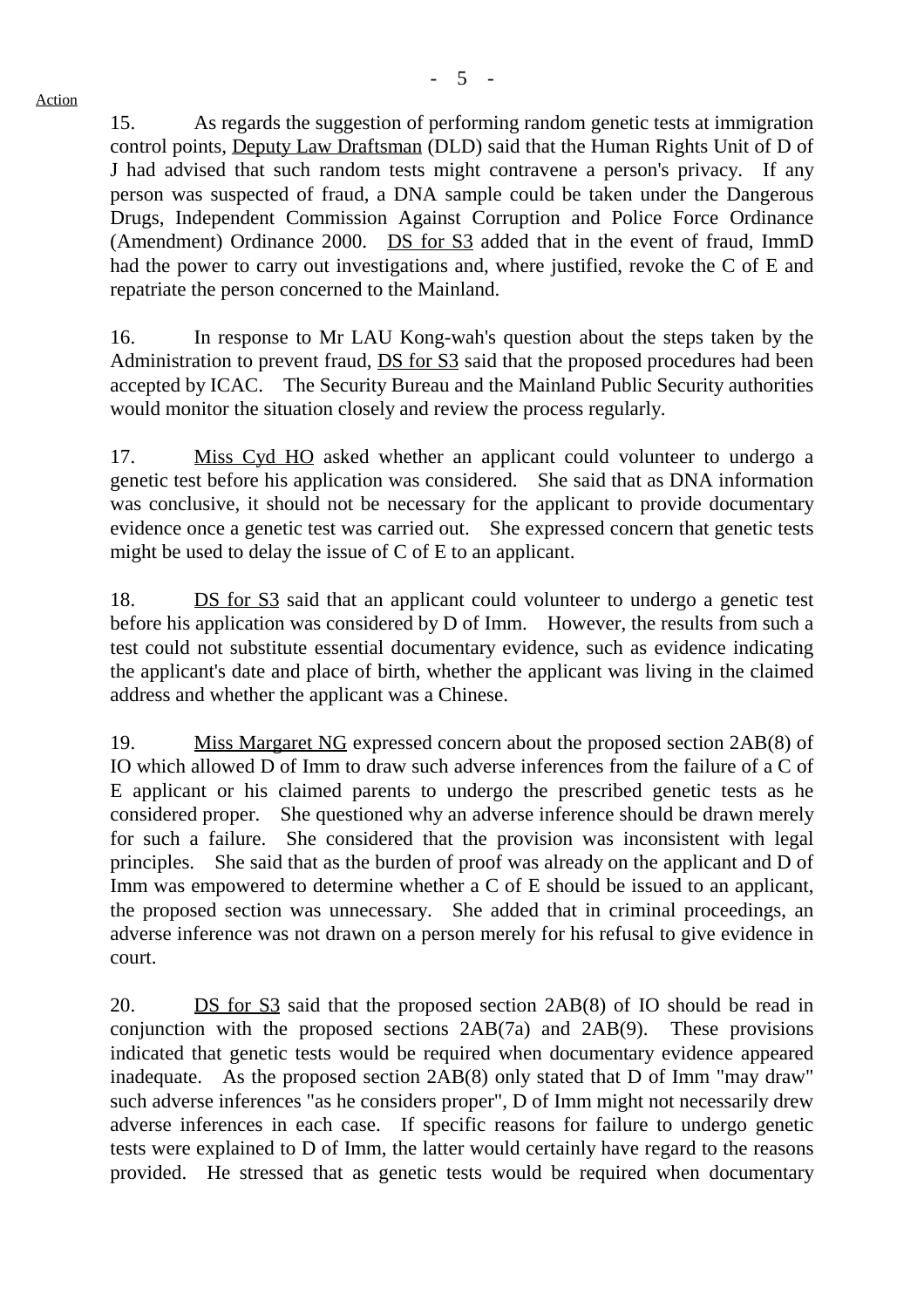evidence submitted by an applicant appeared insufficient, failure to undergo a genetic test might put the applicant in a more unfavourable position. The provision only sought to clarify such a situation.

21. **DLD** said that the burden of proof was on the prosecution in criminal proceedings, whereas the burden of proof was on the applicants in C of E applications. They were not entirely comparable. Deputy Law Officer (Civil Law) (DLO(CL)) added that the provision only sought to clarify that the results of genetic tests conducted in accordance with the Bill would be acceptable whereas the results of genetic tests conducted not in accordance with the Bill would not be acceptable. Miss Margaret NG said that if the genetic test results of even the best overseas laboratory were not acceptable to the Administration, she would oppose the Bill.

22. Mr James TO shared the views of Miss Margaret NG. He said that D of Imm should not be empowered to draw adverse inferences merely for failure to undergo a genetic test. He further said that there might be many reasons, such as family problems or a high fee charged for a genetic test, that result in failure to undergo genetic tests. It would be particularly unfair to an applicant if adverse inferences were drawn on him merely because he refused to undergo a genetic test, although the documentary evidence supplied was sufficient. He added that the proposed provision was not found in any existing legislation on other applications. It indicated a fundamental change in legal policy.

23. DLO(CL) said that there was no fundamental change in legal policy. As the burden of proof of parentage was on an applicant, failure to provide documentary evidence that was sufficient would already put the applicant in an unfavourable position. Under such circumstances, it was natural to question why an applicant refused to undergo a genetic test to prove his claimed parentage when given the opportunity to do so. He added that whether D of Imm would draw adverse inferences from an applicant's failure to undergo genetic tests would depend on the circumstances of each case.

24. Mr Andrew WONG shared the view that the provision was unnecessary. He said that the provision should be drafted in a more positive way that allowed an applicant to undergo a genetic test to establish his parentage when insufficient documentary evidence was available. He further said that the father of an applicant born out of wedlock might be forced by his wife to abandon undergoing a genetic test. A person might not attend a genetic test merely because of sickness. Mr Howard YOUNG shared the view that the provision should be drafted in a more positive way. DLO(CL) said that D of Imm might not draw adverse inferences in such situations. The provision as currently drafted had already allowed flexibility in dealing with exceptional cases.

25. Referring to the Chinese text of the proposed section, Miss Margaret NG pointed out that the provision as currently drafted clearly indicated that refusal to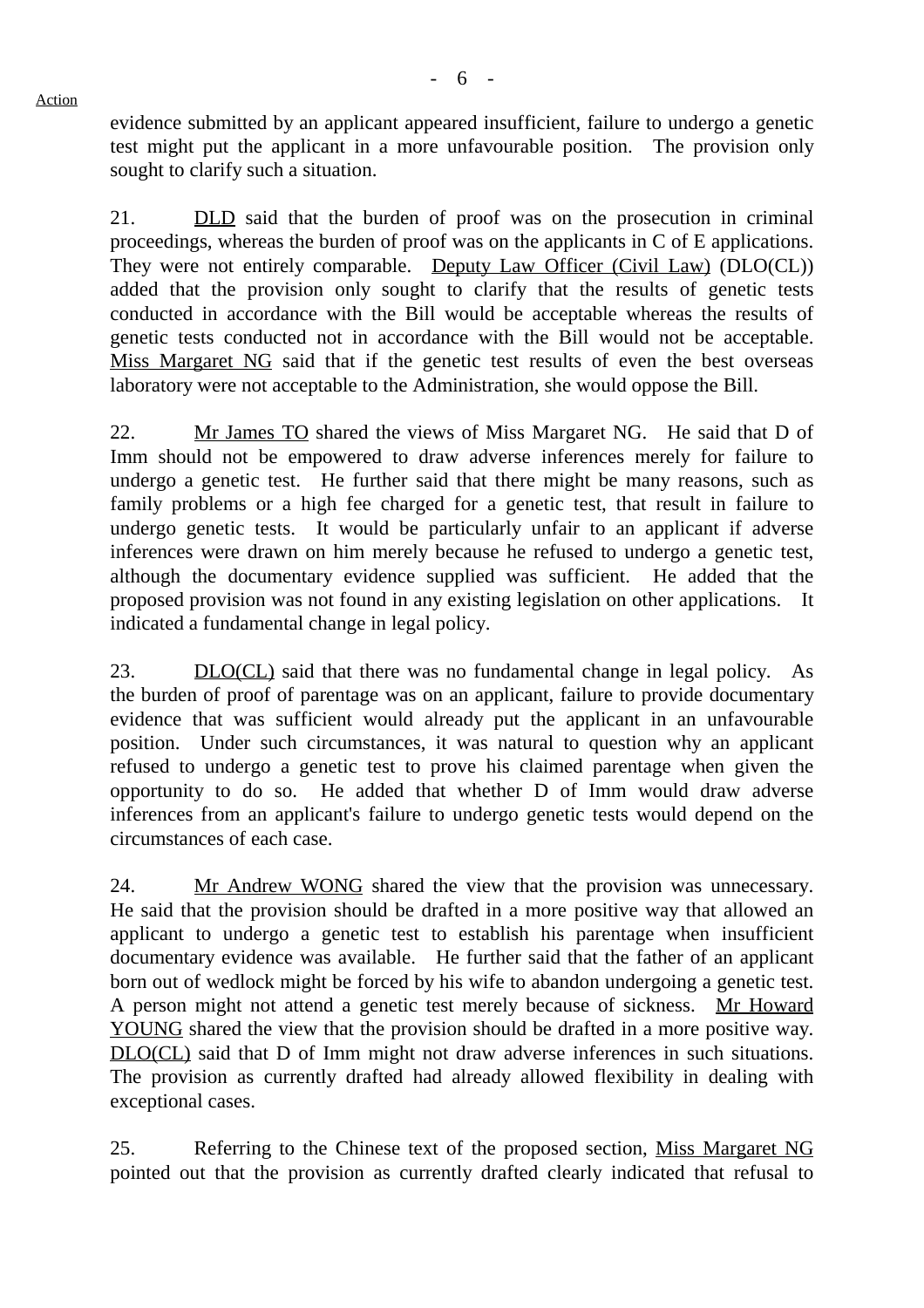- 7 -

undergo a genetic test was already sufficient for the drawing of adverse inferences. She said that whether an adverse inference was proper was subject to the subjective judgement of D of Imm. DLO(CL) said that the word "proper" indicated that D of Imm could draw adverse inferences only when it was proper to do so. He reiterated that the proposed section as currently drafted had already provided flexibility for dealing with special circumstances such as the sudden death of an applicant's parent.

26. DS for S3 said that as a genetic test would be required only when documentary evidence provided was insufficient for verifying the applicant's parentage, there was already the possibility of drawing adverse inferences at that stage.

27. Mr LAU Kong-wah asked whether favourable inferences could be drawn on an applicant who provided insufficient documentary evidence and refused to undergo a genetic test. DS for S3 said that under such circumstances, D of Imm could only base on the insufficient documentary evidence supplied and the refusal to undergo genetic test to determine the application in accordance with the proposed section 2AB(8).

28. Mr James TO requested the Administration to consider deleting the proposed section 2AB(8) of IO. DS for S3 undertook to consider the suggestion having regard to the need for a balance between an applicant's right and the prevention of fraud.

Adm 29. Mr LAU Kong-wah requested the Administration to provide information on the codes of practice adopted by the Mainland authorities and the relevant authorities in Hong Kong for monitoring the genetic testing procedures.

## **III. Date of next meeting**

30. Miss Cyd HO suggested that legal professional bodies and interested parties be invited to give their views on the Bill. She said that there were reports in the South China Morning Post quoting the views of an academic and an expert that the proposed genetic testing procedures were technically flawed. Members agreed to invite views from the Law Society of Hong Kong, the Hong Kong Bar Association and the public on the Bill.

31. Members also agreed that the next meeting be held on 28 November 2000 at 10:45 am to meet with interested parties on the Bill.

32. There being no other business, the meeting ended at 12:50 pm.

Legislative Council Secretariat

Adm